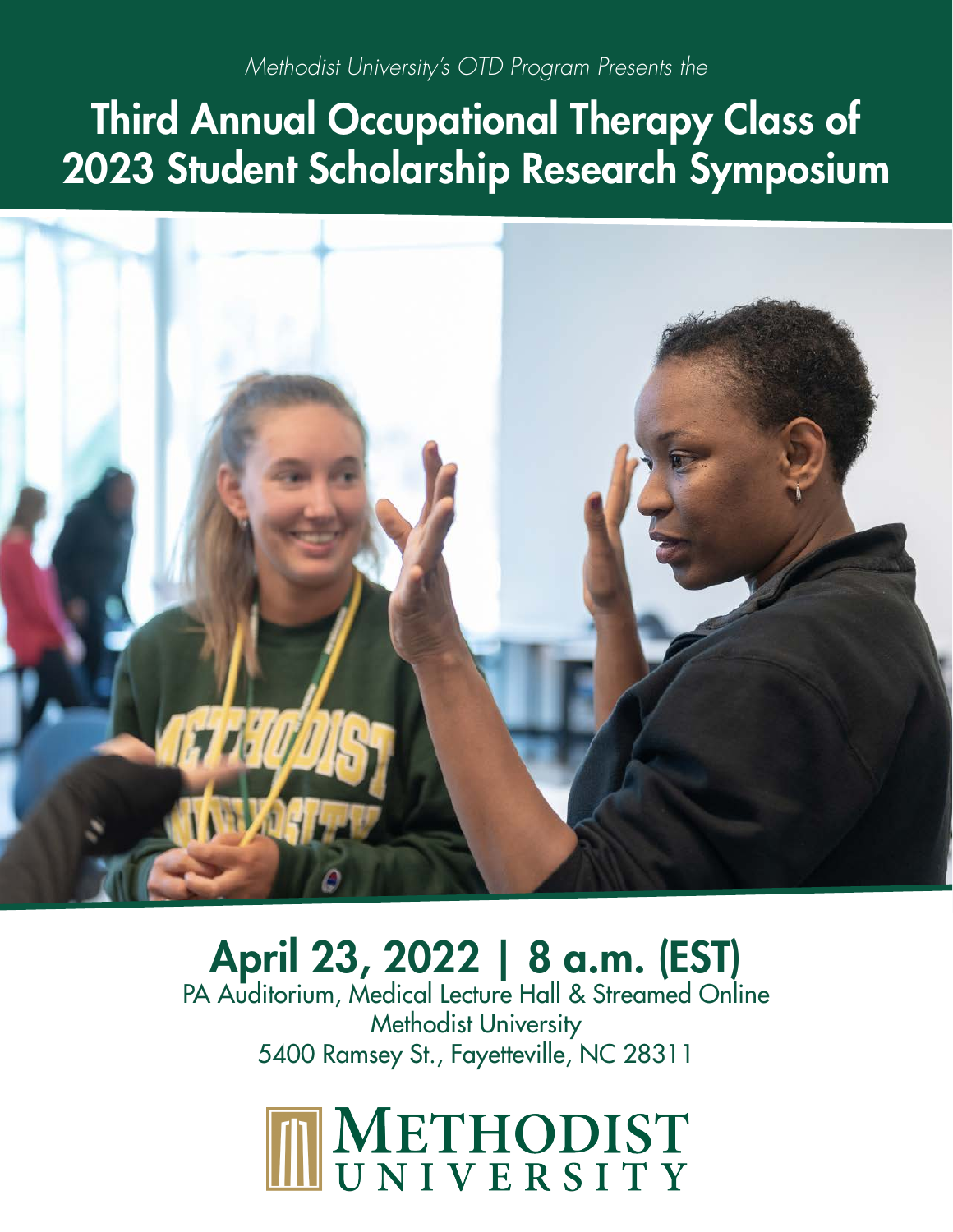## TABLE OF CONTENTS

## ZOOM LINK INFORMATION

#### **https://us02web.zoom.us/j/85467401901?pwd=RmhxRjd2cHRnbDYvNkQreFNSZ3Q5dz09 Meeting ID: 854 6740 1901 Pass code: 415378**

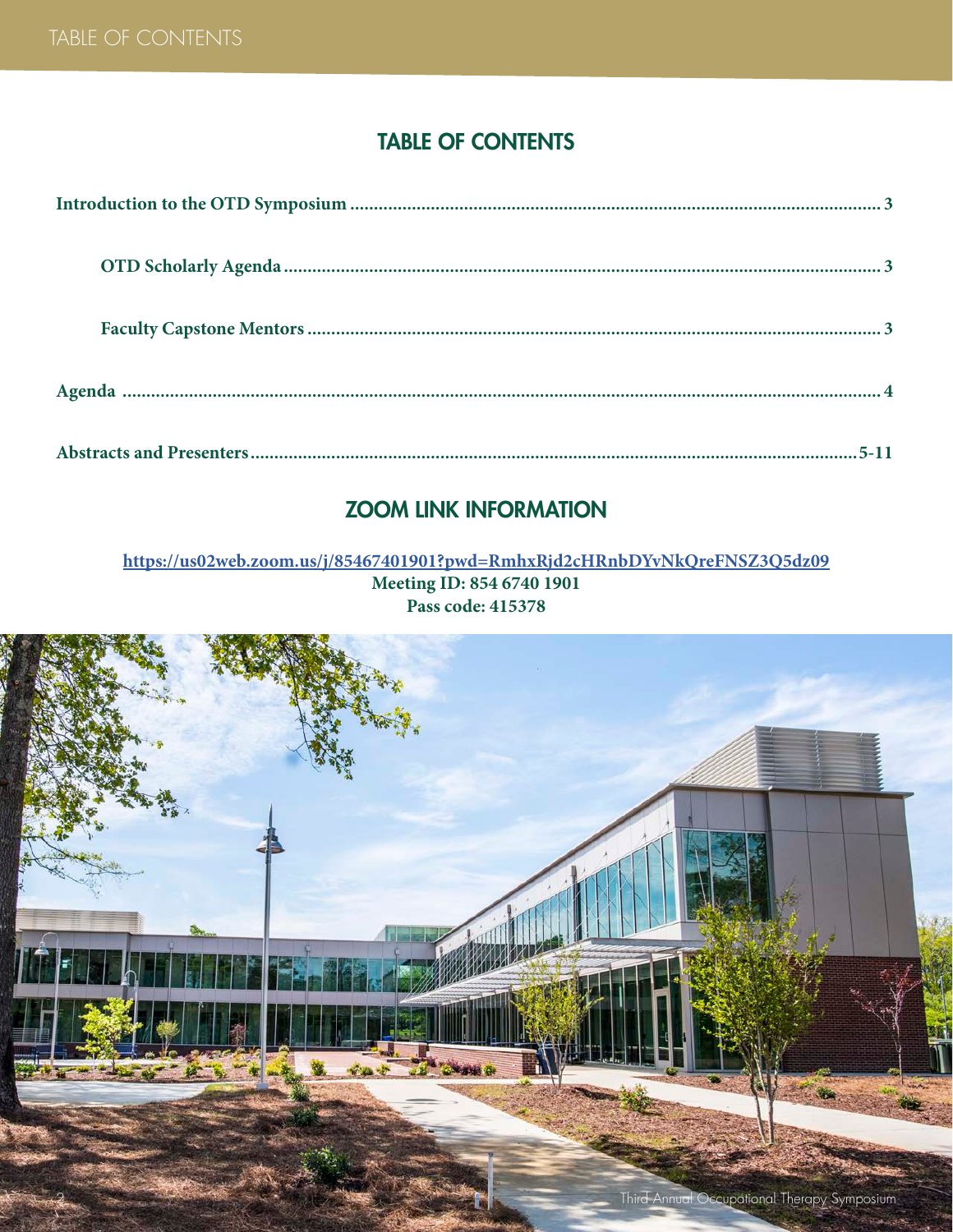# **Introduction to the OTD Symposium**

These student presentations represent a component of the OTD curriculum that meets the educational standards for scholarship and evidence-based practice. The Clinical and Community Capstone Scholarly Project is part one of the capstone curriculum and begins in the summer term of the first year of the program.

This project is mentored by a faculty member and is aligned with the mentor's scholarly agenda. Completion of the Capstone Scholarly Project prepares the student and serves as the impetus for the culminating Capstone Experience. It generally begins with a literature review, PICO question generation, traditional qualitative or

quantitative methods of inquiry, and culminates in the final didactic semester of the program with peer-reviewed dissemination efforts.

# **OTD Scholarly Agenda**

Our departmental faculty scholarship agenda seeks to build quality evidence that spans the depth and breadth of the occupational therapy profession. The OTD program faculty, in collaboration with our students, strives to advance the profession through scholarly engagement, enrichment, and empowerment. Collectively, our scholarly work will create a well-rounded, creative, and collaborative environment that uses a multidisciplinary approach to incorporate the basic and applied sciences, including rehabilitation science, health and wellness, social sciences, and engineering. Pragmatically, our research is grounded in theory, molded by the grant-writing process, and executed in clinical and community-engaged settings. Simultaneously, our faculty scholarship agenda coincides with the evidence-based practice and research course series, allowing us to build a strong peer-mentor relationship with our OTD students and foster student-led capstone scholarship. The ultimate goals of our work are to create evidencedriven occupational therapists and scientists who will contribute to advancing human health and wellness through participation in everyday life activities.

## **Faculty Capstone Mentors**

Matthew Foreman, PhD Meredith Gronski, OTD, OTR/L, CLA, FAOTA Dana Kolbfleisch, OTD, OTR/L Sheri Michel, OTD, OTR/L Susan Misciagno, OTD, OTR/L, BCG, C/NDT Amy Spence, OTD, MSEd, OTR/L, ASDCS

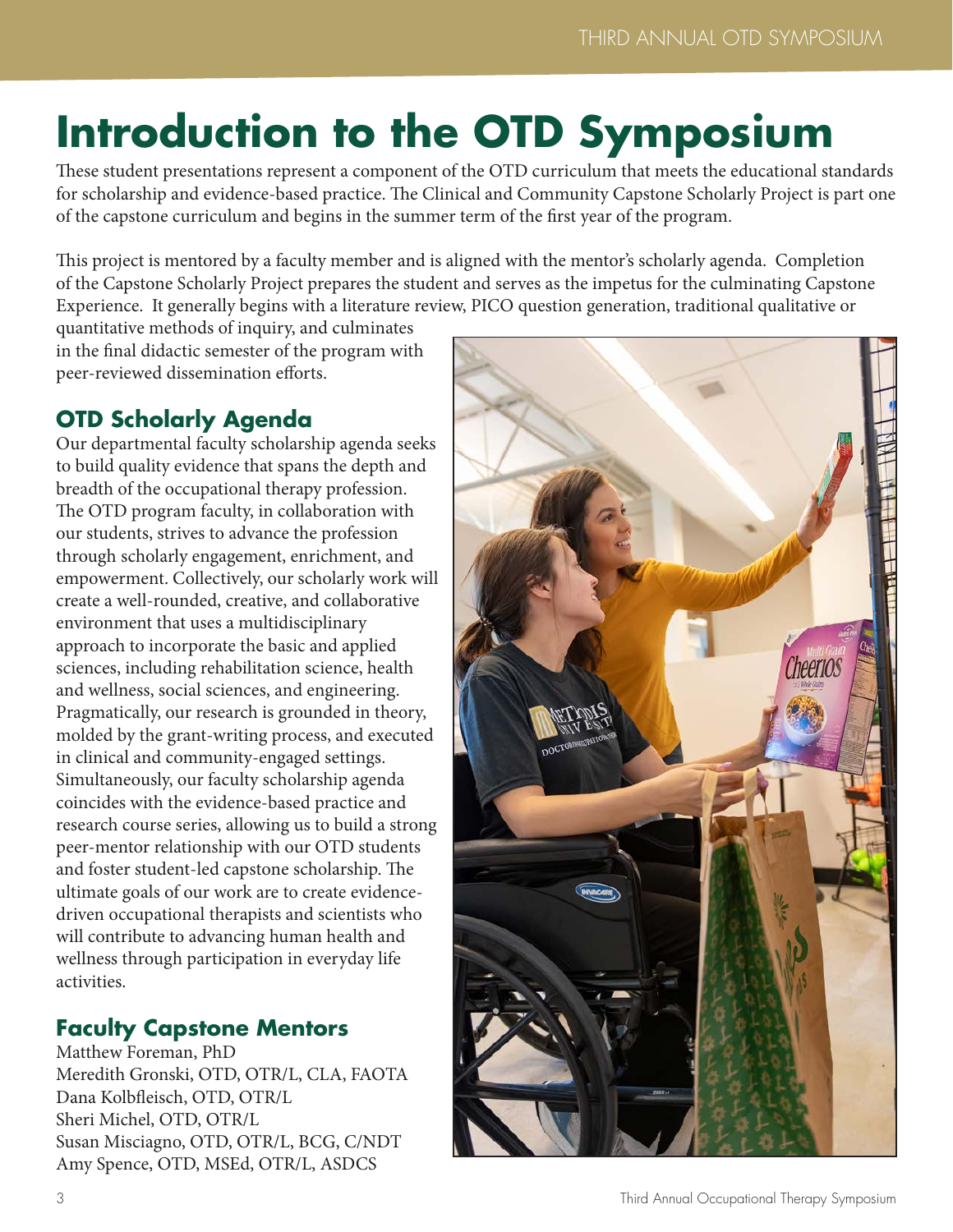# April 23, 2022 | 8:30 a.m. to 2:30 p.m.

| $8:30 - 8:45$ a.m.       | <b>Opening Remarks</b>                                                                                                                                                                         | Meredith Gronski, OTD, OTR/L,<br>CLA, FAOTA                                              |
|--------------------------|------------------------------------------------------------------------------------------------------------------------------------------------------------------------------------------------|------------------------------------------------------------------------------------------|
| $8:45 - 9$ a.m.          | Effects on Perceived Caregiver Self-Efficacy and Mental Health During<br>the Perinatal Period After Participation in a Community Initiative for<br>New Mothers                                 | Brittany Preston & Mary Boylan<br>Mentor: Kolbfleisch                                    |
| 9 - 9:15 a.m.            | Perspectives of Health Care Workers on Occupational Therapy<br>Intervention to Increase Self-Efficacy and Participation of Caregivers<br>of Infants in the Neonatal Intensive Care Unit (NICU) | Samantha Styron & Lauren Hadley<br>Mentors: Kolbfleisch & Spence                         |
| $9:15 - 9:30$ a.m.       | Exploring the Effects of Cultural and Occupational Differences on<br>Stress Levels of Graduate Health Science Students                                                                         | Iqra Malik<br>Mentors: Kolbfleisch & Spence                                              |
| 9:30 - 9:45 a.m.         | Exploring Occupational Therapy's Role in in the Maternal Health<br>Crisis Among America's Black Women                                                                                          | BrieAnn Avery<br>Mentors: Kolbfleisch & Spence                                           |
| $9:45 - 10$ a.m.         | Exploring the Role of Occupational Therapy in Postsecondary<br>Education Programs for Students with Disabilities                                                                               | Catherine Lovell<br>Mentor: Spence                                                       |
| $10 - 10:15$ a.m.        | <b>Break</b>                                                                                                                                                                                   |                                                                                          |
| $10:15 - 10:30$ a.m.     | The Exploration of Occupational Therapy Interventions for<br>Individuals with Mild to Moderate Intellectual Disabilities to<br>Enhance Pre-Employment Skills to Achieve Post-Secondary Goals   | Mary Grace Nance<br>Mentor: Spence                                                       |
| 10:30 - 10:45 a.m.       | The Impact of Outdoor Activities and Movement on Executive<br>Functioning and Self-Regulation in Preschool-Aged Children                                                                       | Madison Walton & Paige Hill<br>Mentor: Gronski                                           |
| $10:45 - 11$ a.m.        | The Relationship Among Caregiver Stress, Mealtime Experiences,<br>and Feeding Behaviors in Children With and Without Disabilities                                                              | Holly Evans<br>Mentor: Gronski                                                           |
| $11 - 11:15$ a.m.        | Identifying Barriers in the Home Environment to Reduce Caregiver<br>Stress: An Occupational Therapy Perspective for Older Adults With<br>Neurocognitive Disorders                              | Mary Blake Avery & Olivia Giles<br>Mentor: Misciagno                                     |
| $11:15 - 11:30$ a.m.     | Social Participation and Leisure as a Means to Increase Occupational<br>Engagement and Satisfaction in Sexual Activity                                                                         | Kendall Lahr<br>Mentor: Misciagno                                                        |
| 11:30 - 11:45 a.m.       | Assessing Limitations within the N.C. DMV Medical Review<br>Program for At-Risk Older Adult Drivers                                                                                            | Aleighsha Gresham<br>Mentor: Michel                                                      |
| 11:45 a.m. -<br>$1$ p.m. | Lunch                                                                                                                                                                                          |                                                                                          |
| $1 - 1:15$ p.m.          | Participation in Soldier & Family Readiness Groups and its Effect on<br>Resiliency in Military Spouses During Deployment                                                                       | Virginia Savage, Joanna Williams,<br>Madison Love, & Alexandria Kluttz<br>Mentor: Michel |
| $1:15 - 1:30$ p.m.       | Non-Immersive Virtual Reality in Stroke Rehabilitation:<br>A Scoping Review                                                                                                                    | Cameron Cook<br>Mentor: Foreman                                                          |
| $1:30 - 1:45$ p.m.       | A Novel Assessment Comparing Upper Extremity Kinematics during<br>Reaching Tasks Across Rehabilitative Contexts                                                                                | Jennifer Gerst<br>Mentor: Foreman                                                        |
| $1:45 - 2 p.m.$          | Occupational Therapy in Equine Settings to Improve Occupational<br>Performance of Women With Pelvic Floor Dysfunction (PFD)                                                                    | <b>Caroline Matthews</b><br>Mentor: Foreman                                              |
| $2 - 2:15$ p.m.          | Investigating Aspects of Upper Extremity Motor Function,<br>Sport Performance, and Occupational Participation in Classified<br>Wheelchair Basketball Athletes                                  | Paige Barham & Natalie Wright<br>Mentor: Foreman                                         |
| $2:15 - 2:30$ p.m.       | <b>Closing Remarks</b>                                                                                                                                                                         | Matthew Foreman, PhD                                                                     |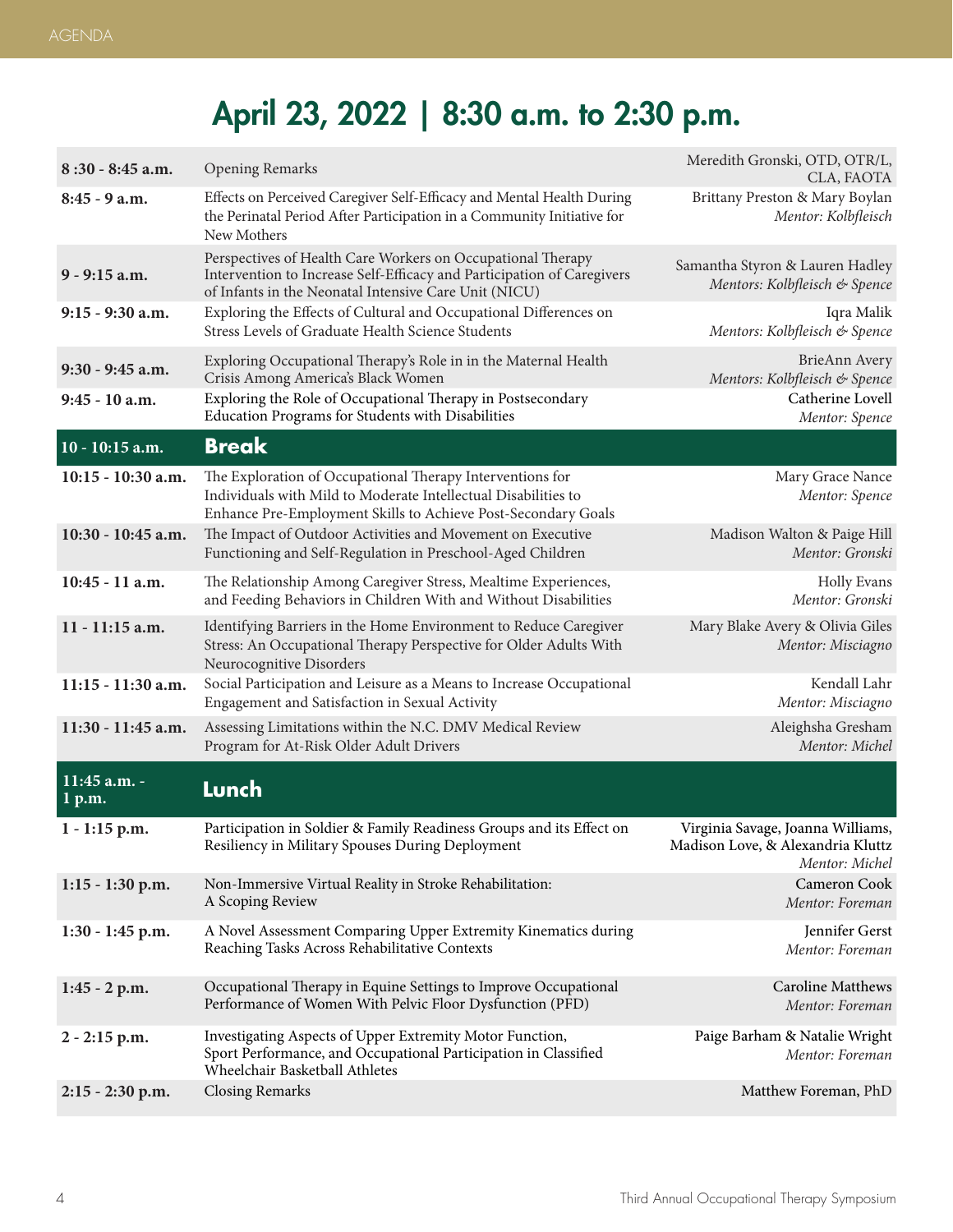## The Inaugural Occupational Therapy Symposium Presentations April 23 | 8:30 a.m. - 2:30 p.m.

#### **8:45 - 9 a.m.**

#### Effects on Perceived Caregiver Self-Efficacy and Mental Health during the Perinatal Period after Participation in a Community Initiative for New Mothers

**Author:** Brittany Preston & Mary Boylan Mentor: Dr. Dana Kolbfleisch

**BACKGROUND:** This study aimed to establish a community program that provides occupational therapy (OT) support to new mothers during the perinatal period to improve caregiver self-efficacy, reduce the onset of perinatal mood disorders (PMADs), and prevent the development of musculoskeletal impairments.

**METHODS:** The study sample included four women aged 24-27 in the perinatal period recruited through flyers placed in the community and personal posts on social media. A single group pre-post-test study design was used to investigate the effects of a community group on caregiver self-efficacy and maternal health in new mothers. Demographics were collected through QuestionPro. The recognition

of symptoms of PMADs and appropriate coping strategies was assessed by the Edinburgh Postnatal Depression Scale (EPDS) and a researcherdesigned survey while the Barkin Index Maternal Functioning assessed caregiver self-efficacy.

**RESULTS:** Results revealed that perinatal women would benefit from an OT-based community support group evidenced by a strong correlation between improvement of average scores from following intervention in all three assessment measures. Assessment results were exported into Microsoft Excel for data analysis. Common themes identified included decreased self-report of depressive symptoms, improved understanding of coping strategies, and increased perceived caregiver self-efficacy.

**DISCUSSION:** The findings of this study indicate the benefit of an OTbased community support groups on maternal mental health for firsttime mothers, thus bridging the gap between other maternal health care services and OT.

#### **9 - 9:15 a.m.**

#### Perspectives of Healthcare Workers on Occupational Therapy Intervention to Increase Self-Efficacy and Participation of Caregivers of Infants in the Neonatal Intensive Care Unit (NICU)

Author: Samantha Styron & Lauren Hadley Mentor: Dr. Dana Kolbfleisch

**BACKGROUND:** Neonatal intensive care unit (NICU) staff assume intense responsibilities to manage an infant's care, rendering parental caregivers feeling unable to participate in the care of their infants. This study aims to further explore the perceptions of healthcare caregivers on occupational therapy's (OT) role in increasing parental participation in caregiving of infants in the NICU. OTs can serve as facilitators of parent-infant occupational participation by acquiring skills needed to care for these children and educate parents, thus increasing parental self-efficacy and reducing health care caregiver burden.

**METHODS:** This study used a one-group pretest-posttest design and recruited two participants who are current NICU healthcare providers. Participants were recruited utilizing convenience sampling via private groups through social media outlets and through community connections by email. Participants were asked to take an 18-question pre-survey, complete a one-hour in-service seminar, and seven question post-survey.

**RESULTS:** Two participants completed all parts of the pre-survey but did not complete the in-service or post-survey. Participants reported they were in the nursing and physical therapy professions. Results show differences in levels of comfortability with parental participation in various caregiving roles.

**DISCUSSION:** The long-term goal of this research was to expand the role of occupational therapists in the NICU to train parental caregivers of infants on skilled caregiving tasks to increase participation in caregiving occupations in this setting. Due to a small sample size and attrition, these results do not have enough power to be applied to the general population of NICU healthcare workers in the United States.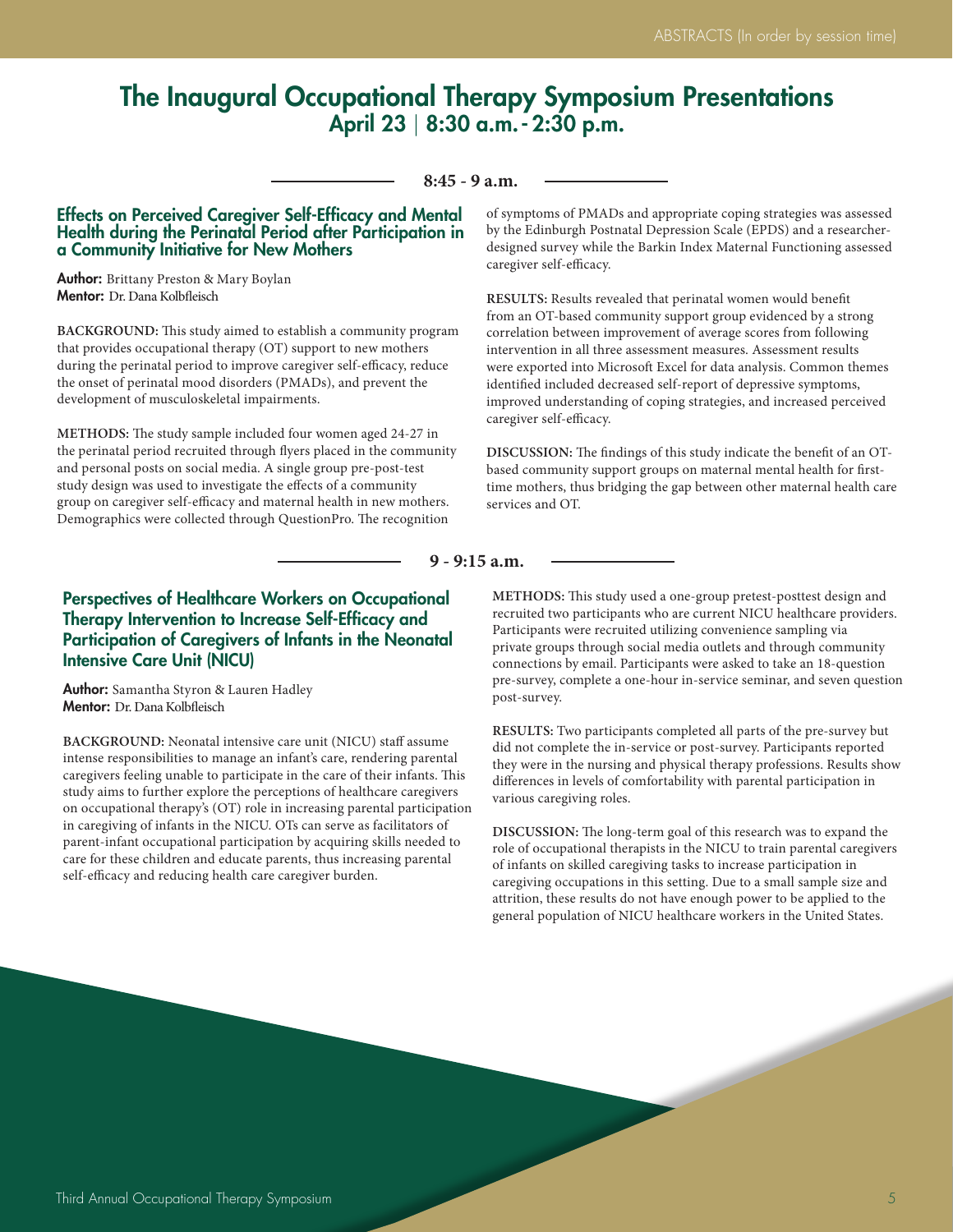#### **9:15 - 9:30 a.m.**

#### Exploring the Effects of Cultural and Occupational Differences on Stress Levels of Graduate Health Science Students

Author: Igra Malik Mentor: Dr. Dana Kolbfleisch & Dr. Amy Spence

**BACKGROUND:** The purpose of this study is to determine the roles of cultural and occupational stress levels of students in graduate health science programs. An examination was conducted on how the stress levels of first-year Occupational Therapy (OT), Physical Therapy (PT), and Physician Assistant (PA) students affected their academic progress during the first year in their programs.

**METHODS:** This was a cross-sectional, survey-based, descriptive, and exploratory study design. The survey was distributed to graduate students across North Carolina by email and contained questionnaires designed to assess demographics, stress and anxiety (SAQ), and an

Exploring Occupational Therapy's Role in the Maternal Health Crisis Among America's Black Women

Author: BrieAnn Avery Mentors: Dr. Dana Kolbfleisch & Dr. Amy Spence

**BACKGROUND:** Research has shown that race/ethnicity and social determinants of health substantially impact outcomes for Black mothers and birthing parents. However, there are limited studies in the occupational therapy literature on health disparities in maternal health. The aims of this study were to identify the occupations affected during and after pregnancy and explore factors (Ob/Gyn demographics, socioeconomic status, age) that may influence occupational therapy's role in Black mothers and birthing parents.

**METHODS:** A needs assessment was created to find relationships between gender, race, socioeconomic status, and perinatal care for Black mothers and birthing parents. The needs assessment was taken by a small cohort of participants ( $n = 31$ ). Activities of daily living (ADLs)

adaptation of Holmes Student Stress Scale (SSS).

**RESULTS:** In total, we received 62 completed surveys responses. Results indicated that 10 participants reported low stress (<150 on SSS), 28 reported moderate stress (15-299 on SSS), and 24 reported high stress (>300 on SSS). Of the 62 respondents, 83.87% have a level of stress that may be considered a potential health risk. The most common cultural and occupational stressors were associated with language barriers, religious and family responsibilities, gender norms, and time management. The responses also indicate that cultural and occupational stressors have at least some impact on academic performance.

**DISCUSSION:** The results can be used to expand knowledge regarding the effects of stress and anxiety on students in these programs, to determine what cultural and occupational stressors would contribute to their first-year experience, and to assist programs to meet students' needs.

**9:30 - 9:45 a.m.**

 $\overline{\phantom{a}}$ 

affected during pregnancy were collected.

**RESULTS:** Participants with socioeconomic statuses of less than \$30,000 and \$30,000-\$59,999 were more than likely to have a white, male Obstetrician-Gynecologist compared to participants with higher socioeconomic statuses. Activities of daily living affected throughout pregnancy included rest and sleep; self-care; physical activity; and social participation. 96.77% of the participants have not used occupational therapy throughout pregnancy, although activities of daily living were affected.

**DISCUSSION:** Occupational therapy can explore occupational injustices in Black maternal health to increase participation in activities of daily living. As a member of the multidisciplinary team for Black mothers and birthing parents, the role of occupational therapy in Black maternal health includes educating them about occupational balance, self-advocacy, self-care, sleep, and helping them access resources and support. Future research should focus on routines and habits most affected in this underserved population.

#### **9:45 - 10 a.m.**

#### Exploring the Role of Occupational Therapy in Postsecondary Education Programs for Students with Disabilities

Author: Catherine Lovell Mentors: Dr. Dana Kolbfleisch & Dr. Amy Spence

**BACKGROUND:** The Individuals with Disabilities Act (IDEA) provides access to free and appropriate educational services including occupational therapy (OT) to qualifying students with disabilities. At the end of age 21, IDEA services stop, and the Americans with Disabilities Act (ADA) takes effect. This could negatively impact a young adult's achievement of independent living, post-education, and employment goals. Occupational therapy practitioners (OTPs) have an important role in secondary education for students with disabilities, but only a minimum of OTPs work in this setting.

**METHODS:** A survey was designed to determine OTPs' role in postsecondary education programs for students with intellectual disabilities. The survey was completed in interview format. Verbal and written interview responses were collected and analyzed to determine common themes amongst responses.

**RESULTS:** Survey participants reported on how OTPs can serve college students with disabilities by improving their performance skills, mental health and well-being, occupational performance for work, social participation, and independent living. Common participant responses also indicated that OTPs should receive training specific to young adults with disabilities, policies and rights, assistive technology, vocational rehabilitation, and advocacy.

**DISCUSSION:** Occupational therapy can be utilized in college settings to prepare students with disabilities for obtaining competitive employment and living independently. Future research should focus on determining effective OT intervention approaches that will support young adults in secondary education to achieve employment and independent living goals for a higher quality of life and compare the effectiveness of OT services for students in secondary education programs.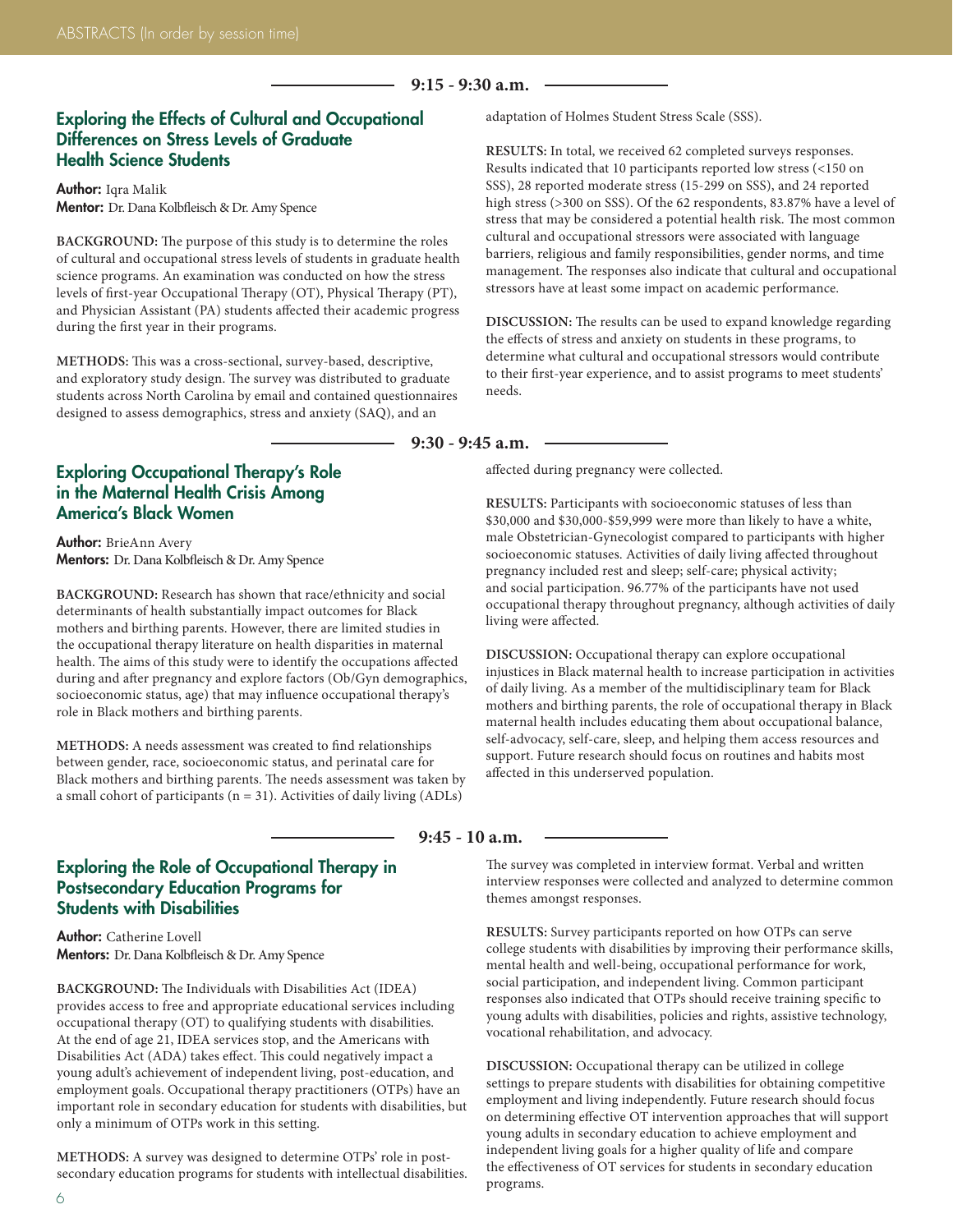#### **10:15 - 10:30 a.m.**

**10:30 - 10:45 a.m.**

#### The Exploration of Occupational Therapy Interventions for Individuals with Mild to Moderate Intellectual Disabilities to Enhance Pre-Employment Skills to Achieve Post-Secondary Goals

Author: Mary Grace Nance Mentor: Dr. Amy Spence

**BACKGROUND:** Self-determination and soft skills are essential components for obtaining employment, however many adolescents with disabilities seeking employment lack these necessary skills to obtain employment upon post-school transition into adulthood. School-based occupational therapy (OT) practitioners are experts in work and life skill development, yet few provide transition services to adolescents in preparation for adulthood. This study examines the effectiveness of a six-week occupational therapy-based, postsecondary employment readiness transition program for adolescents with mild to moderate intellectual disabilities.

**METHODS:** This study was a one-group pretest/posttest design. Five high school students between 16 and 17 years old participated in a six-

#### The Impact of Outdoor Activities and Movement on Executive Functioning and Self-Regulation in Preschool-Aged Children

Authors: Madison Walton & Paige Hill Mentor: Dr. Meredith Gronski

**BACKGROUND:** This study explored relationships between physical activity participation, executive functioning, and self-regulation in order to determine how the quality of outdoor environments affects these constructs. The benefits of physical activity increase when it occurs in outdoor environments. Not meeting the recommended standards of physical activity could potentially have devastating impacts on the health and development of young children.

**METHODS:** A convenience sample of preschoolers was recruited via word of mouth. Activity counts were measured using wrist-worn accelerometers over the span of three hours for three separate days. Researchers completed an assessment of each preschool's environment week pre-employment program. The program consisted of six lessons: (1) self-determination and teamwork, (2) communication skills, (3) positive attitudes, (4) the job application process and resumes, (5) problem-solving and critical thinking, and (6) professionalism. The AIR Self-Determination Scale and portions of the Assessment of Functional Living Skills assessment measures were used.

**RESULTS:** Data collection is still in progress and full results for preposttest comparisons will be analyzed using the Wilcoxon signed-rank test upon the completion of this study.

**DISCUSSION:** There is growing attention toward the inclusion of OT services for adolescents with disabilities in school settings to assist students in achieving post-secondary vocation goals. This six-week OT-based program was designed to advance the pre-employment skills of students with mild to moderate intellectual disabilities. Future research should concentrate on identifying evaluative, intervention, and collaborative transition team approaches that assist adolescents and young adults in developing employment skills needed to obtain competitive work after graduation.

and administered a self-regulation assessment to each participant. A parent packet was sent home to gather demographic and executive functioning data.

**RESULTS:** Participants in this observational, cross-sectional study were  $(N = 7)$  preschool children aged 36 to 71 months  $(M = 54.57, SD$ = 10.39). The results were analyzed using descriptive statistics and Pearson correlation coefficients. There were no significant relationships between activity level and self-regulation and executive function skills. Additionally, we were unable to capture a difference in activity levels between preschool environments. However, we found a trend towards nature-based play settings supporting more physical activity.

**DISCUSSION:** This study supports the consultative role occupational therapy practitioners can have in early childhood settings in order to support unstructured outdoor play as a facilitator for development and learning. Future research with a larger, more heterogeneous sample is needed to further explore the effects of outdoor movement on selfregulation and executive functioning skills in preschool-aged children.

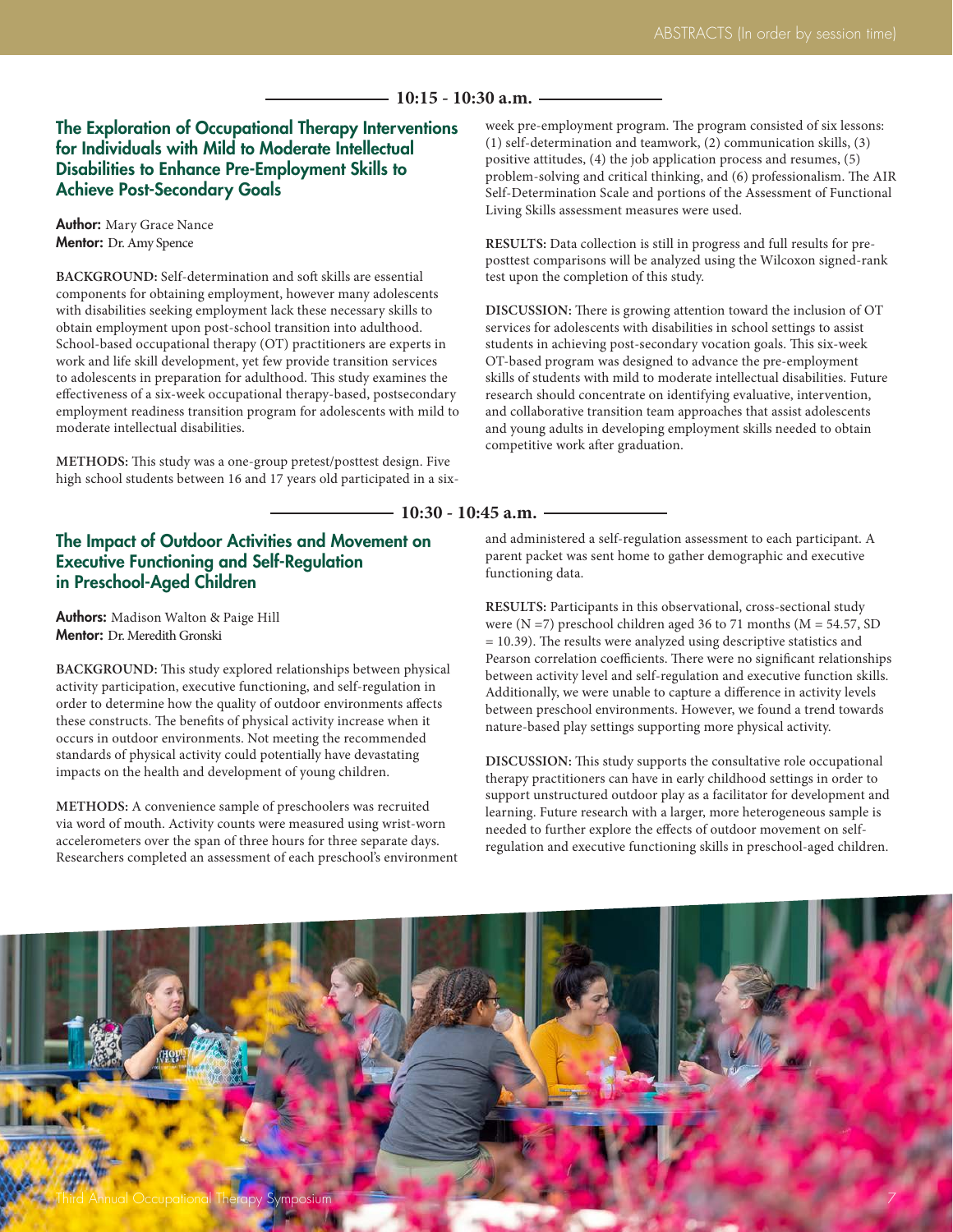#### **10:45 - 11 a.m.**

#### The Relationship Among Caregiver Stress, Mealtime Experiences, and Feeding Behaviors in Children With and Without Disabilities

Authors: Holly Evans Mentor: Dr. Meredith Gronski

**BACKGROUND:** Feeding and eating difficulties occur in children with and without disabilities, yet families of children with disabilities report more feeding difficulties. With a greater understanding of the complexity of feeding behaviors, feeding practices, mealtime environment, and caregiver stress, occupational therapists will be more prepared to comprehensively provide an individualized, holistic, and effective approach to their services.

**METHODS:** This descriptive study used convenience sampling to distribute a 48-item survey that was formulated based on existing literature, various assessment tools, and modified questions from the

#### Identifying Barriers in the Home Environment to Reduce Caregiver Stress: An Occupational Therapy Perspective for Older Adults with Neurocognitive Disorders

Author: Mary Blake Avery & Olivia Giles Mentor: Dr. Susan Misciagno

**BACKGROUND:** This study aimed to identify the current level of stress in informal caregivers caring for people with neurocognitive disorders (NCDs), identify gaps in the home environment, and address the caregiver's needs that induce stress and burnout.

**METHODS:** This research was a descriptive, cross-sectional study that used a 20-item online survey to obtain sociodemographic information, assessed the perceived level of caregiver burden using the Zarit Burden Interview (ZBI), and investigated the barriers within the home environment that caused caregiver stress and burnout. Participants were recruited through professional email correspondence, personal

Parent Stress Index (PSI; Abidin, 1990). The survey invited caregivers of children ages 2-8 years old with feeding and eating difficulties to report on feeding behaviors, mealtime environment, and perceived caregiver stress.

**RESULTS:** A total of 25 caregivers of children with feeding and eating difficulties completed the survey. Of these caregivers, 12 reported that their child had a medical, educational, or developmental diagnosis. There was no significant difference of perceived caregiver stress between caregivers of children with and without disabilities. Positive correlation was shown between amount of feeding behaviors and level of caregiver perceived stress.

**DISCUSSION:** Feeding and eating difficulties are stressful for caregivers, in children with and without diagnosed disabilities. Pediatric professionals who work with children with feeding and eating difficulties are encouraged to provide comprehensive evaluations and interventions. Further research is needed to assess the benefits of caregiver education and involvement during feeding interventions.

**11 - 11:15 a.m.**

posts on Facebook, and flyers placed throughout the community.

**RESULTS:** A total of 63 surveys were obtained through QuestionPro. Of these surveys, 41 were completed. The results were exported into Microsoft Excel for data analysis and were examined through QuestionPro. The results indicated a moderate correlation between the number of assistive technology devices and the perceived level of caregiver burden. Common themes identified include individuals being fearful of falling, showing mood swings, or challenging behaviors, and caregivers expressing safety concerns in the home. According to the ZBI and data comparison analysis, an increase in assistive technology correlates to a higher level of caregiver burden, r (39) = .40.

**DISCUSSION:** The findings from this study indicate that the environment and the number of adaptive equipment/durable medical equipment owned by the individual with NCDs moderately increased the level of caregiver burden.

#### **11:15 - 11:30 a.m.**

#### Social Participation and Leisure as a Means to Increase Occupational Engagement and Satisfaction in Sexual Activity

Authors: Kendall Lahr Mentor: Dr. Susan Misciagno

**BACKGROUND:** Sexual activity, social and leisure participation are occupations that play essential roles in individuals' everyday lives. The occupational therapy practice framework (OTPF) states that occupations can support or promote engagement, participation, and other occupations. This study aims to determine if greater social and leisure participation increases sexual participation and satisfaction among individuals following a stroke.

**METHODS:** In this observational study, data was obtained from 16 individuals. Participants were eligible for inclusion if they (1) were diagnosed with a stroke at least six months ago and up to five years ago, (2) were willing to answer questions related to sexual activity, and (3) were at least 35 years of age. Recruitment was conducted by sending flyers and emails to stroke support groups and social media. Those eligible participants completed the anonymous survey via QuestionPro. A spearman's rho correlation was used to determine the correlation between social and leisure participation and sexual activity participation and satisfaction.

**RESULTS:** Of the participants, 93.3% and 73.33% noted a decrease in sexual activity and social and leisure participation post-stroke, respectively. Seven participants (43.75%) indicated that participating in leisure activities "sometimes" leads to participation in sexual activity. In contrast, 31.25% of individuals stated they "often" were more likely to participate in sexual activity when they participated in social and leisure activities. A Spearman's Rho test indicated a low correlation (0.31) between leisure and sexual activity participation and no correlation (-0.07) between social involvement and sexual activity participation.

**DISCUSSION:** This study indicates a low to moderate correlation between leisure and sexual activity participation, but more research should be done to further investigate the relationship between social, leisure, and sexual activity participation and satisfaction.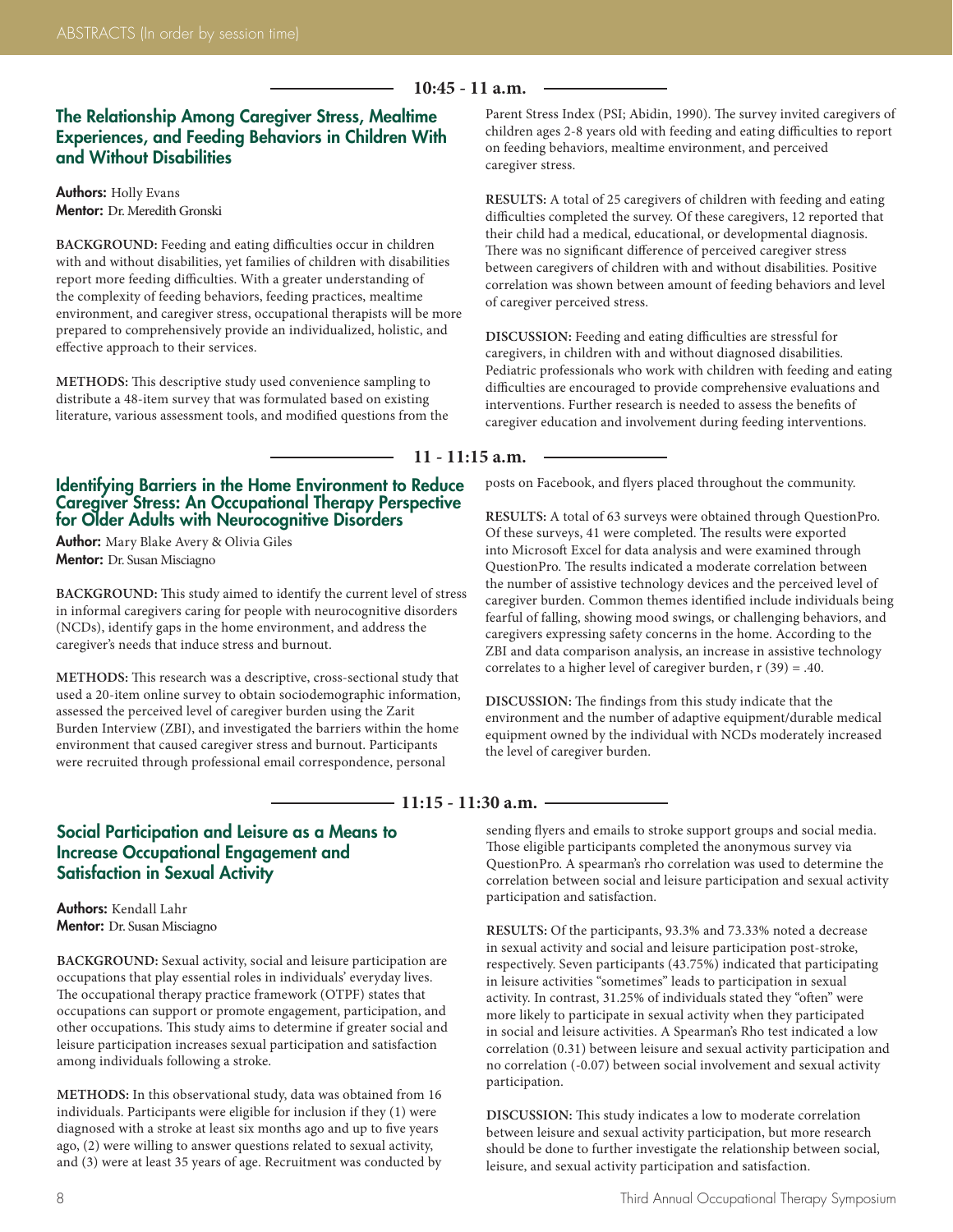#### **11:30 - 11:45 a.m.**

#### Assessing Limitations within the N.C. DMV Medical Review Program for At-Risk Older Adult Drivers

Authors: Aleighsha Gresham Mentor: Dr. Sheri Michel

**BACKGROUND:** The N.C. Department of Motor Vehicle Medical Review Program (MRP) assesses driving performance to determine license status using physician recommendations: restrictions, cessations, or drive unrestricted. Drivers are instructed to obtain a physician-only driving evaluation indicating that MRP may not fully recognize the potential of using a two-discipline (physician and occupational therapist [OT]) holistic evaluation. Older adult driver performance may not be addressed due to these limitations. Purpose: To determine limitations in the N.C. MRP licensure decision process. An interdisciplinary team approach between OT and physicians may increase accuracy of license decisions.

**METHODS:** Researcher electronically administered a survey to seven OTs recruited from the MRPs website. Total survey respondents (n=19) with a range of ages and a variety of medical conditions completed the survey. Results were analyzed only for participants within the qualifying age range and identified as experiencing age-related changes without a medical condition (n=5).

**RESULTS:** While MRP identified poor driving trends triggering a physician medical evaluation, it is up to the physician to refer to OT for a functional driving evaluation. MRP does not initiate referrals to both disciplines for a combined medical and functional driving evaluation.

**DISCUSSION:** From our results, we can infer that license decisions may not be accurately decided as MRP does not fully recognize the advantage of a two-discipline holistic evaluation. Utilizing an interdisciplinary team approach may increase accurate license status as both professions evaluate to provide driving recommendations. Additional research is necessary for further evidence on the effectiveness of this joint venture.

**1 - 1:15 p.m.**

#### Participation in Soldier & Family Readiness Groups and its Effect on Resiliency in Military Spouses during **Deployment**

Authors: Virginia Savage, Joanna Williams, Madison Love, & Alexandria Kluttz Mentor: Dr. Sheri Michel

**BACKGROUND:** This study aimed to determine the correlation between participation in Soldier & Family Readiness Groups (SFRG) and resilience in Army spouses. Resilience is necessary for times of deployment and foreign conflicts for Army spouses. Soldier & Family Readiness Groups are intended to increase resilience and preparedness for Army spouses during these times and serve as a communication liaison between the chain of command and families.

**METHODS:** Researchers distributed a survey through social media and flyers. The survey was completed via an online distribution software. Army spouses (n=70) with a variety of participation in SFRGs, as well as deployment experiences, completed the survey. The survey

focused on determining the level of stress during times of deployment and perceived benefits of SFRG participation. Results were analyzed using Spearman's Rho correlations, Kruskal-Wallis comparisons, and descriptive statistics.

**RESULTS:** The Spearman's Rho tests produced significant correlations between the stressors of parenting and work among SFRG attendance using a Spearman's Rho correlation. Kruskal-Wallis comparisons of the rated level of stress from different SFRG attendance groups generated no significant correlations.

**DISCUSSION:** From our results, we can infer that participants perceive varying levels of benefit from SFRG participation in regard to handling stressors during deployment. We wonder what the cause could be for the differing experiences. Given these differences, would it be beneficial to advocate for the addition of occupational therapy (OT) practitioners in SFRGs due to their expertise in role change, instrumental activities of daily living, and the importance of support/socialization in times of isolation. Additional research is necessary to acquire further evidence regarding SFRGs effectiveness.

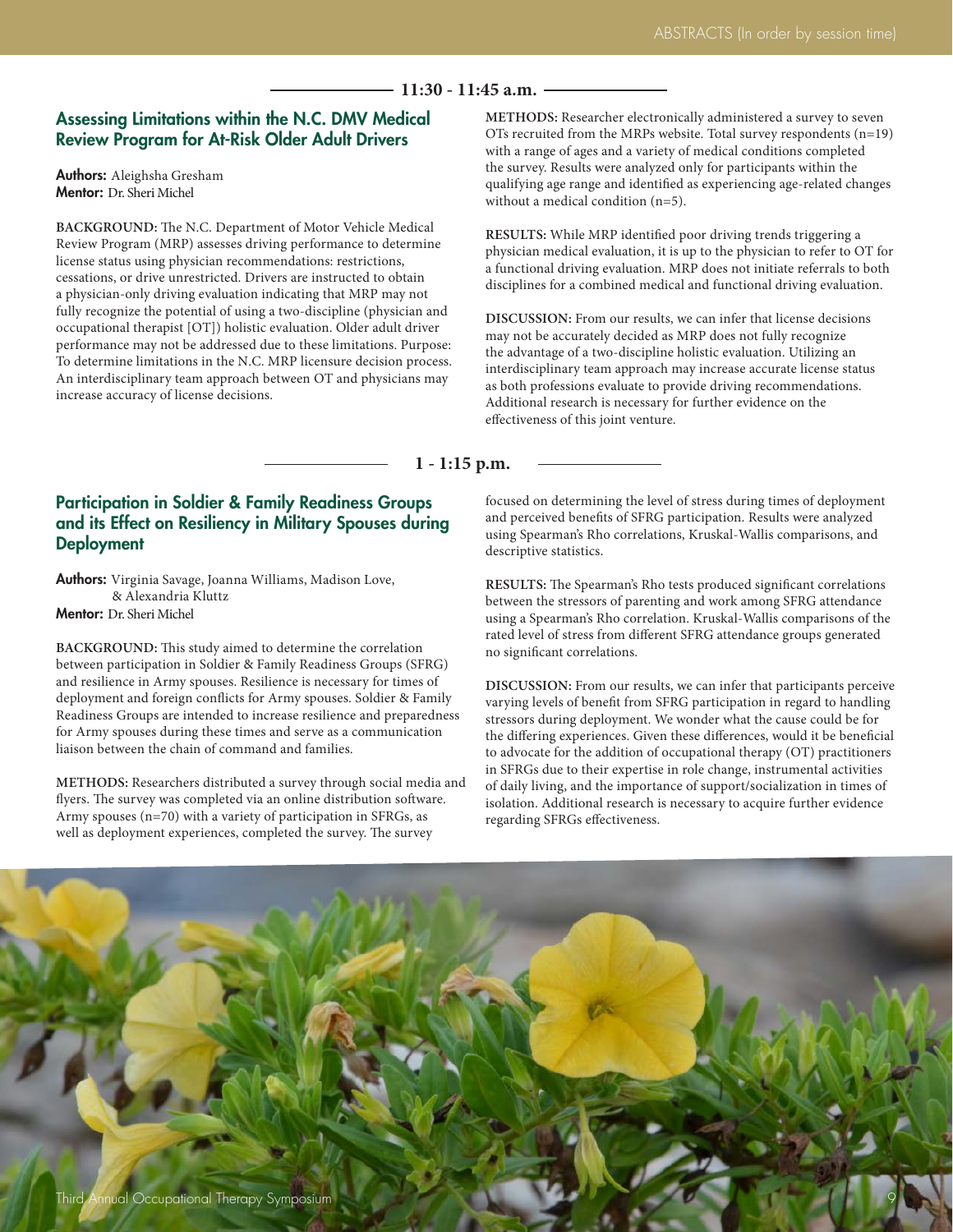#### **1:15 - 1:30 p.m.**

#### Non-Immersive Virtual Reality in Stroke Rehabilitation: A Scoping Review

Authors: Cameron Cook Mentor: Dr. Matthew Foreman

**BACKGROUND:** Non-immersive virtual reality (VR) is a popular intervention strategy used across various disciplines within stroke rehabilitation, yet most existing research utilizes vastly different protocols. This scoping review aims to collect evidence for nonimmersive VR therapy within stroke rehabilitation and summarize common practices for its effective implementation. The specific purpose of this study is to utilize identified commonalities, benefits, and limitations to make improvements to the non-immersive VR stroke rehabilitation protocol used within the Motion Analysis Laboratory at Methodist University.

**METHODS: I**n total, 87 articles were searched between February 2022 and March 2022 using databases such as PubMed, Google Scholar,

#### A Novel Assessment Comparing Upper Extremity Kinematics During Reaching Tasks Across Rehabilitative Contexts

Author: Jennifer Gerst Mentor: Dr. Matthew Foreman

**BACKGROUND:** Current research demonstrates kinematic differences between hemiparetic individuals and healthy participants when performing lab-based reaching assessments. There is limited data comparing these results to functional reaching in simulated settings. This study aims to (1) determine the feasibility of a novel context-based reaching assessment and (2) determine the validity and reliability of the motion capture system used for this assessment.

**METHODS:** A cross-sectional, methodological study design with a small sample of healthy participants (n=7) was performed to test initial feasibility of the contextual reaching assessment. Participants first completed a standard lab-based reach test while measured simultaneously by a 14-camera Vicon Bonita motion capture system Springer, ScienceDirect, Cochrane Library, and OneSearch through Methodist University. Specific inclusion/exclusion criteria related to level of evidence, participant demographics, sample size, and VR hardware type were used to screen articles for inclusion.

**RESULTS:** Of the articles searched, 11 were included in the scoping review. Data were extracted and analyzed according to aspects of the PRISMA guidelines. Common themes were found throughout the sample of evidence, including: participant inclusion/exclusion criteria, outcome measures and assessments, intervention frequency and dosing, and technology utilized. Beneficial results were found throughout all 11 articles regarding the use of non-immersive VR in stroke rehabilitation.

**DISCUSSION:** In the future, the results of this investigation may be used to update our non-immersive VR protocol to improve its feasibility and efficacy for stroke populations. Specific improvements may include sensor technology, virtual environments and video games, participant recruitment and inclusion/exclusion criteria, and aspects of the intervention protocol including duration, frequency, and dosing.

**1:30 - 1:45 p.m.**

and a Polhemus G4 electromagnetic motion tracking (EMT) system. Participants then performed predefined reaching movements within a simulated home environment while measured by the Polhemus G4 EMT system. Reach range of motion (ROM), upper extremity joint angles, and reach path ratios were compared across sensors, settings, and reaching activities.

**RESULTS:** Data analysis is ongoing, but initial results show there are significant differences between the Vicon and Polhemus systems when measuring non-extended movements (frontal, scaption, sagittal planes) and extended movements (frontal, scaption planes) within the laboratory setting. The Polhemus system differed from the Vicon with magnitudes ranging from 0.41cm-5.00cm for reach ROM.

**DISCUSSION:** While further analysis is required, the Polhemus G4 EMT motion tracking system demonstrates similar results compared to the Vicon system but is dependent on movement direction and placement of the system origin. Future work may seek to address hardware limitations and motion tracking fidelity during context-based movements.





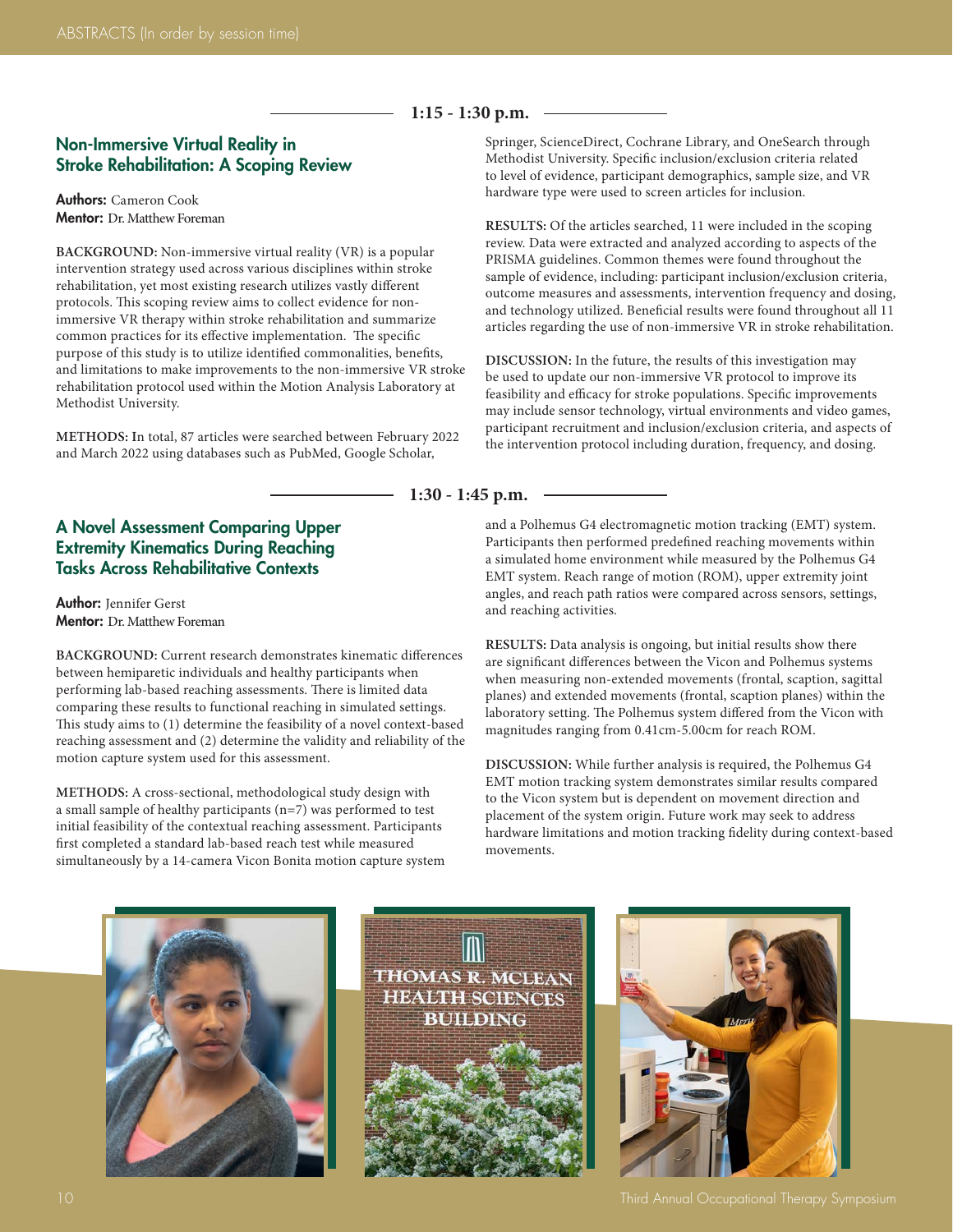#### **1:45 - 2 p.m.**

#### Occupational Therapy in Equine Settings to Improve Occupational Performance of Women with Pelvic Floor Dysfunction (PFD)

#### Authors: Caroline Matthews Mentor: Dr. Matthew Foreman

**BACKGROUND:** The primary purpose of this research was to develop a novel pilot protocol to understand the potential of equine-assisted occupational therapy for women experiencing symptoms of pelvic floor dysfunction (PFD). The secondary purpose was to collect feedback from professionals to develop and iteratively improve the protocol based on overall attitudes toward equine-assisted occupational therapy for PFD treatments.

**METHODS:** A literature review was performed to assess the state of research on equine therapy and pelvic floor therapy. Professionals, including occupational therapists, physical therapists, pelvic floor specialists, and equine therapists were consulted to gain knowledge of

#### Investigating Aspects of Upper Extremity Motor Function, Sport Performance, And Occupational Participation in Classified Wheelchair Basketball Athletes

Authors: Paige Barham & Natalie Wright Mentor: Dr. Matthew Foreman

**BACKGROUND: T**he domains of upper extremity (UE) motor function, sport performance, and occupational participation are welldefined individually, but lack correlational evidence for wheelchair athletes. Additionally, the current National Wheelchair Basketball Association classification process is considered limited and could include further measurement to provide a more well-rounded perspective of athlete capabilities. This study aimed to create, through an occupational therapy (OT) lens, a holistic assessment protocol to investigate these domains in a small sample of wheelchair basketball players.

current clinical practices and considerations for protocol development and improvement. The current protocol is written as a pretest-posttest design for women with PFD symptoms and includes eight weeks of equine therapy with client-centered activities. The literature review, protocol, and an informal feedback survey were sent to content area professionals for feedback.

**RESULTS:** Professional feedback is being collected and synthesized for iterative protocol improvement.

**DISCUSSION:** A unique interaction of person, environment, occupation, and performance (PEOP) make PFD sensitive to address for many women. Therefore, the holistic approach inherent to occupational therapy and unconditional positive regard of equine therapy could be critical in conservative management of PFD for women. Through research of efficacy and optimal dosage of equineassisted therapy for improved occupational outcomes with PFD, occupational therapists can establish treatment protocols that address habits, routines, roles, body structures and functions, and occupations.

**2 - 2:15 p.m.**

**METHODS:** This was a two-phase, cross-sectional, observational study. Five participants were recruited (four males and one female) to complete a battery of assessments. Phase 1 measures included goniometry of the shoulder, elbow, wrist, and fingers; electronic manual muscle testing of the shoulder and elbow; pinch and grip strength measurements; and the QuickDASH and Parts/M patientreported outcome measures. Phase 2 data were not collected due to barriers in participant recruitment and follow-up. To provide a representation of the planned Phase 2 protocol, a 14-camera motion capture system was used to measure sport-specific movements, trunk control, and push kinematics with a single healthy individual.

**RESULTS:** Descriptive analyses of Phase 1 data showed differences in range of motion, strength, function, and participation in relation to patient demographics and classification level. Representative Phase Two data provided insight into the feasibility of the protocol.

**DISCUSSION:** We posit that Occupational Therapists are uniquely positioned to investigate relationships between motor function, sport performance, and occupational participation in order to provide a more holistic, comprehensive assessment of overall health and well-being for adapted sports athletes.